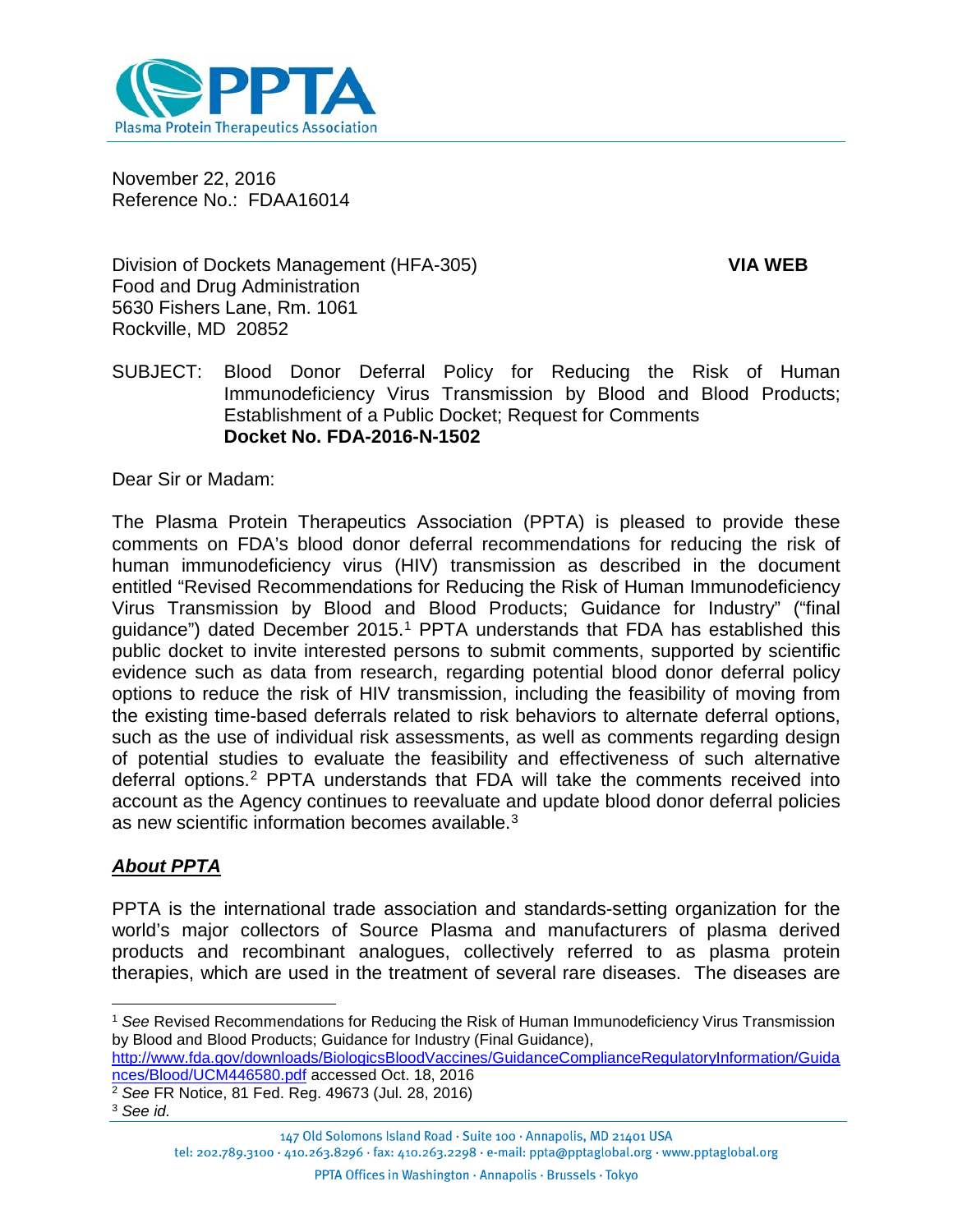

often genetic, chronic, life-threatening conditions that require patients to receive regular infusions or injections of plasma protein therapies for the duration of their lives. The therapies include clotting-factor therapies for individuals with hemophilia A and B and other bleeding disorders; immunoglobulins to treat a complex of diseases in individuals with immune deficiencies; therapies for individuals who have alpha-1 anti-trypsin deficiency, which typically manifests as adult onset emphysema and limits substantially life expectancy; and albumin, which is used in emergency-room settings to treat individuals with shock, trauma, burns, and other conditions. PPTA members are committed to assuring the safety and availability of these medically needed, lifesustaining therapies.

## *General comments*

On July 14, 2015, PPTA submitted comments to FDA on the draft version of the final guidance dated May 2015 (Docket No. FDA-2015-D-1211), in which the Association expressed support for the Agency's use of science-based decision-making in determining changes in blood and plasma donor eligibility criteria for men who have sex with men (MSM) and applauded the U.S. Department of Health and Human Services (HHS) for undertaking studies that provided data for consideration. PPTA reiterates its respect of the reduction of the lifetime deferral to 12 months for MSM, as recommended by the HHS Advisory Committee on Blood and Tissue Safety and Availability, providing the change in policy is accompanied by a robust monitoring system to evaluate the impact of the change. PPTA notes that FDA also currently is soliciting comments, due November 29, 2016, on an information collection request regarding risk factors associated with transfusion-transmissible infections (TTI) in blood donors.[4](#page-1-0) PPTA understands that FDA intends to use a Donor Risk Assessment Questionnaire to interview blood donors to collect risk factor information associated with testing positive for a TTI as part of the larger initiative called the Transfusion-Transmissible Infections Monitoring System (TTIMS), which is a collaborative project funded by FDA, the National Heart, Lung, and Blood Institute (NHBLI) of the National Institutes of Health (NIH), and the HHS Office of the Assistant Secretary of Health with input from other agencies in HHS including the Centers for Disease Control and Prevention (CDC).[5](#page-1-1) PPTA commends FDA for its plan to use these scientific data collected through such interview-based risk factor elicitation of blood donors to monitor and help assess the effect of the change in policy.

#### *Specific comments*

Among other comments in its July 14, 2015, letter, PPTA responded to the following language in the draft guidance:

<sup>4</sup> *See* FR Notice, 81 Fed. Reg. 67358 (Sep. 30, 2016)  $\overline{a}$ 

<span id="page-1-1"></span><span id="page-1-0"></span><sup>5</sup> *See id.* at 67359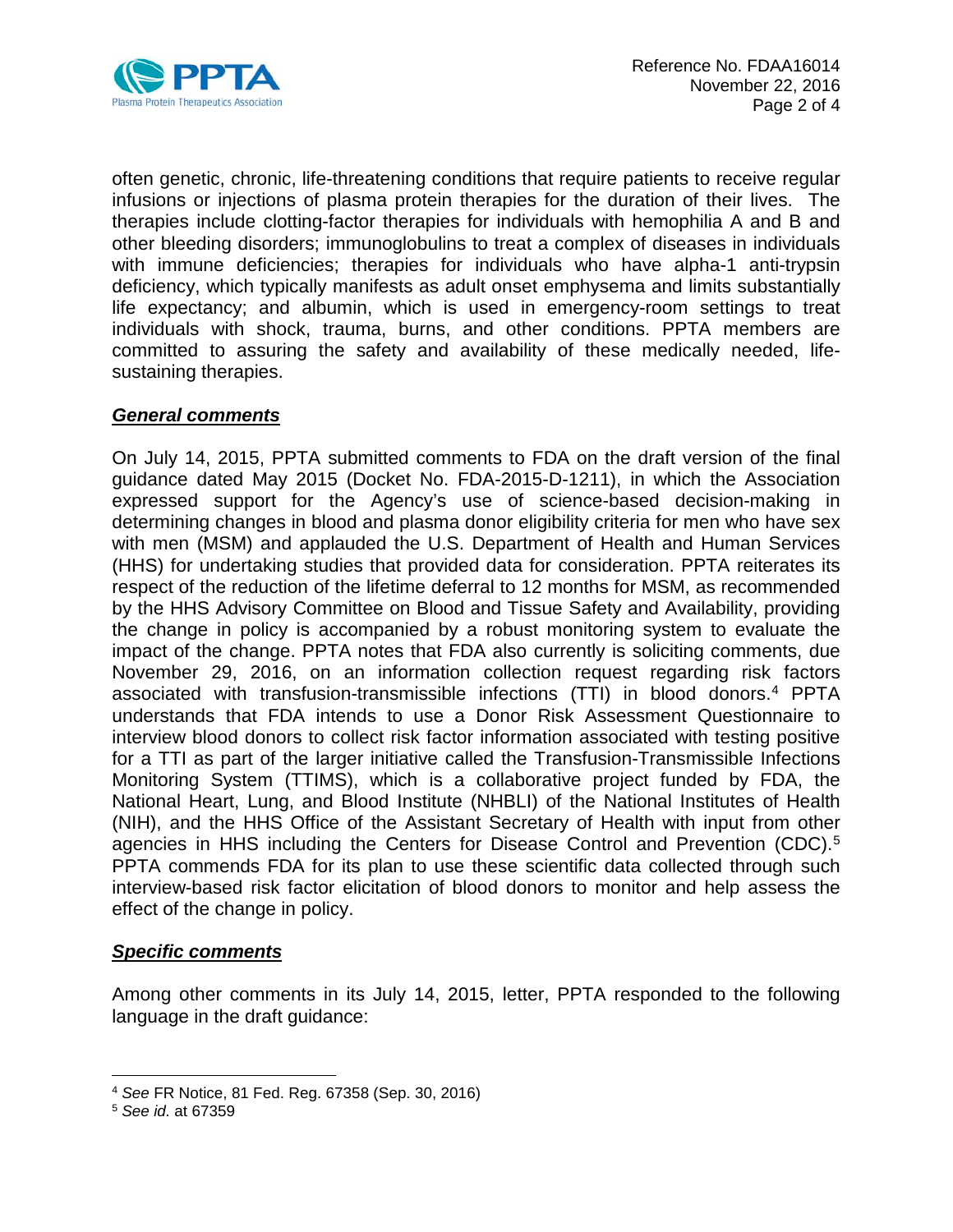

Change to a one-year deferral is also supported by other evidence, including the experience in countries that have already changed their policies to a one-year deferral (Argentina, Australia, Brazil, Hungary, Japan, Sweden and United Kingdom).<sup>[6](#page-2-0)</sup>

PPTA commented that, as the Association had discussed with FDA, including at liaison meetings, member companies supply a global market, and other countries continue to maintain more restrictive deferral criteria that global manufacturers must evaluate and address. At the time of the PPTA letter, in addition to the countries listed by FDA in the draft guidance, the Czech Republic and Finland also had changed their policies to a one-year deferral. However, at the same time, numerous other countries had other deferral times, e.g. 5-year, indefinite, and lifetime deferrals. Accordingly, in its letter, PPTA requested that FDA acknowledge in the final guidance that, in addition to the noted countries that had adopted the one-year deferral period, numerous other countries had other deferral times, including indefinite and permanent deferrals. PPTA also requested that FDA note that manufacturers of blood components, including Source Plasma, that market either the component for manufacturing use or the final fractionated products, may be unable to implement FDA's less restrictive recommended deferral time period.

PPTA thanks FDA for its addition of the following language in the final guidance:

While a number of countries in addition to Australia have adopted a 12 month deferral policy for MSM, at this time, a number of other countries in Western Europe and the Middle East continue to maintain an indefinite or permanent deferral policy for MSM. To comply with global regulatory requirements on deferral policies, manufacturers of blood and blood components, including Source Plasma, collected in the U.S. and intended for further manufacturing use in other countries, may not be able to implement FDA's recommended 12 month donor deferral policy for MSM and instead may maintain longer deferral policies.<sup>[7](#page-2-1)</sup>

PPTA acknowledges that, since its July 14, 2015, letter, Canada, France,<sup>8</sup> the Netherlands, New Zealand, Serbia, Slovakia, Northern Ireland, and Uruguay have adopted a 12 month deferral policy for MSM; Japan and Serbia have adopted a 6 month deferral policy for MSM. However, as of this writing, no fewer than 24 countries maintain an indefinite or permanent (lifetime) deferral policy for MSM.<sup>[9](#page-2-3)</sup> PPTA reiterates, as it did at the most recent liaison meeting on September 28, 2016, that member companies supply a global market and that other countries continue to maintain more restrictive deferral criteria than the U.S., which global manufacturers must evaluate and address.

 $\overline{a}$ 

<span id="page-2-0"></span><sup>6</sup> England, Scotland, and Wales only in the United Kingdom

<span id="page-2-1"></span><sup>7</sup> Final Guidance at 6-7

<span id="page-2-2"></span><sup>&</sup>lt;sup>8</sup> 12 months for blood donation; 4 months for plasma for fractionation

<span id="page-2-3"></span><sup>9</sup> *See* Attachment 1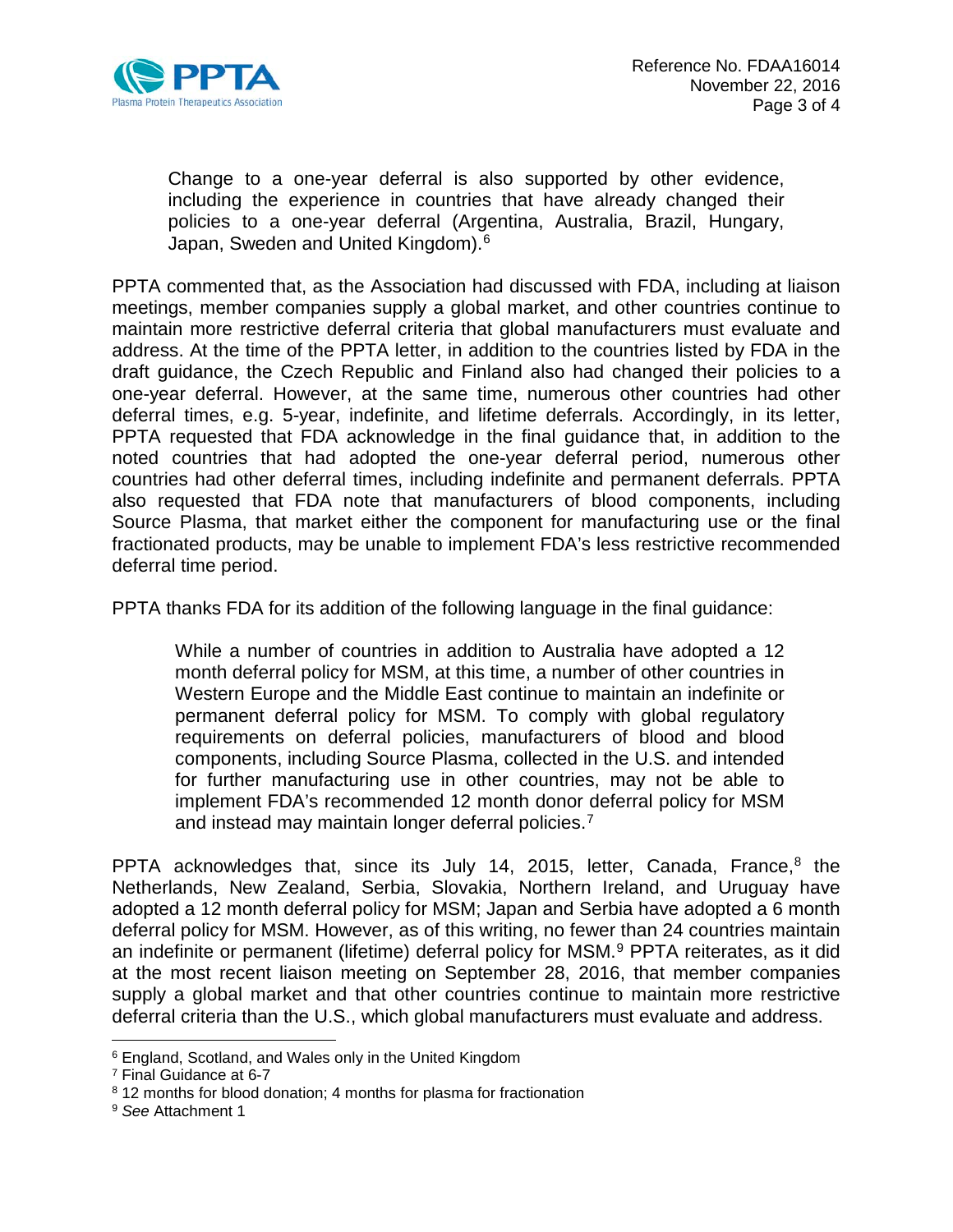

## *Conclusion*

PPTA appreciates the opportunity to provide these comments on FDA's blood donor deferral recommendations for reducing the risk of HIV transmission and looks forward to continued work with FDA revising the donor deferral recommendations for individuals at increased risk for transmitting HIV infection. PPTA welcomes from FDA any questions regarding these comments or requests for more information.

Thank you for your consideration.

Respectfully Submitted,

Muy Bush Son)

Mary Gustafson Vice President, Global Regulatory Policy Plasma Protein Therapeutics Association

**Attachment**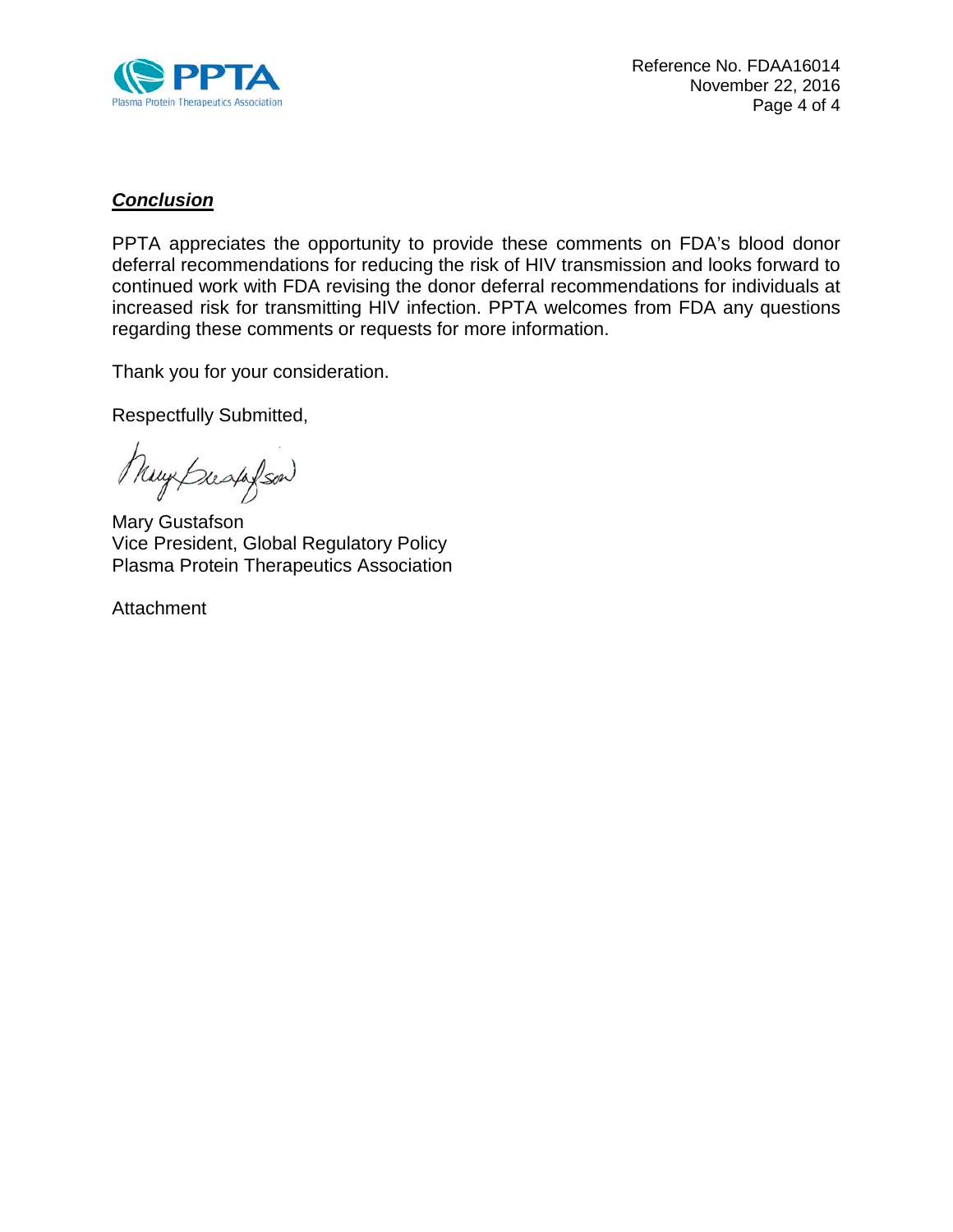

### **ATTACHMENT 1**

### **MSM donor deferral policies by country[i](#page-9-0) 2016 October**

| Country               | <b>MSM</b> donor<br>deferral<br>policy | <b>Notes</b>                                                                                                                                                                                                                                                                                                                                                            |
|-----------------------|----------------------------------------|-------------------------------------------------------------------------------------------------------------------------------------------------------------------------------------------------------------------------------------------------------------------------------------------------------------------------------------------------------------------------|
| Japan                 | 6 monthsii                             |                                                                                                                                                                                                                                                                                                                                                                         |
| Serbia                | 6 monthsill                            |                                                                                                                                                                                                                                                                                                                                                                         |
| Australia             | 12 months                              | Individual states and territories all had their own version of indefinite deferral<br>1996-2000: Rolling introduction of 12-month deferral<br>Contributing reason for change from indefinite deferral: Harmonizing policy for risky sexual<br>behavior                                                                                                                  |
| <b>Brazil</b>         | 12 months                              | • Contributing reason for change from indefinite deferral: Harmonizing policy for risky sexual<br>behavior                                                                                                                                                                                                                                                              |
| Canada                | 12 monthsiv                            | • 1983: Indefinite deferral suggested; response criticized, suggestion withdrawn<br>1985: Indefinite deferral mandated<br>• 2012: 5-year deferral suggested<br>Contributing reason for change from indefinite deferral (2013): Risk analysis, and extensive<br>consultation with scientific experts and with patient and community groups<br>August 15, 2016: 12 months |
| <b>Czech Republic</b> | 12 months                              | $\bullet$ 2008: Indefinite deferral <sup><math>\vee</math></sup><br>Contributing reason for change from indefinite deferral: Harmonizing policy for risky sexual<br>behavior                                                                                                                                                                                            |
| Finland               | 12 months <sup>vi</sup>                | Contributing reason for change from indefinite deferral (2013): Risk analysis<br>$\bullet$                                                                                                                                                                                                                                                                              |

147 Old Solomons Island Road · Suite 100 · Annapolis, MD 21401 USA tel: 202.789.3100 · 410.263.8296 · fax: 410.263.2298 · e-mail: ppta@pptaglobal.org · www.pptaglobal.org

PPTA Offices in Washington · Annapolis · Brussels · Tokyo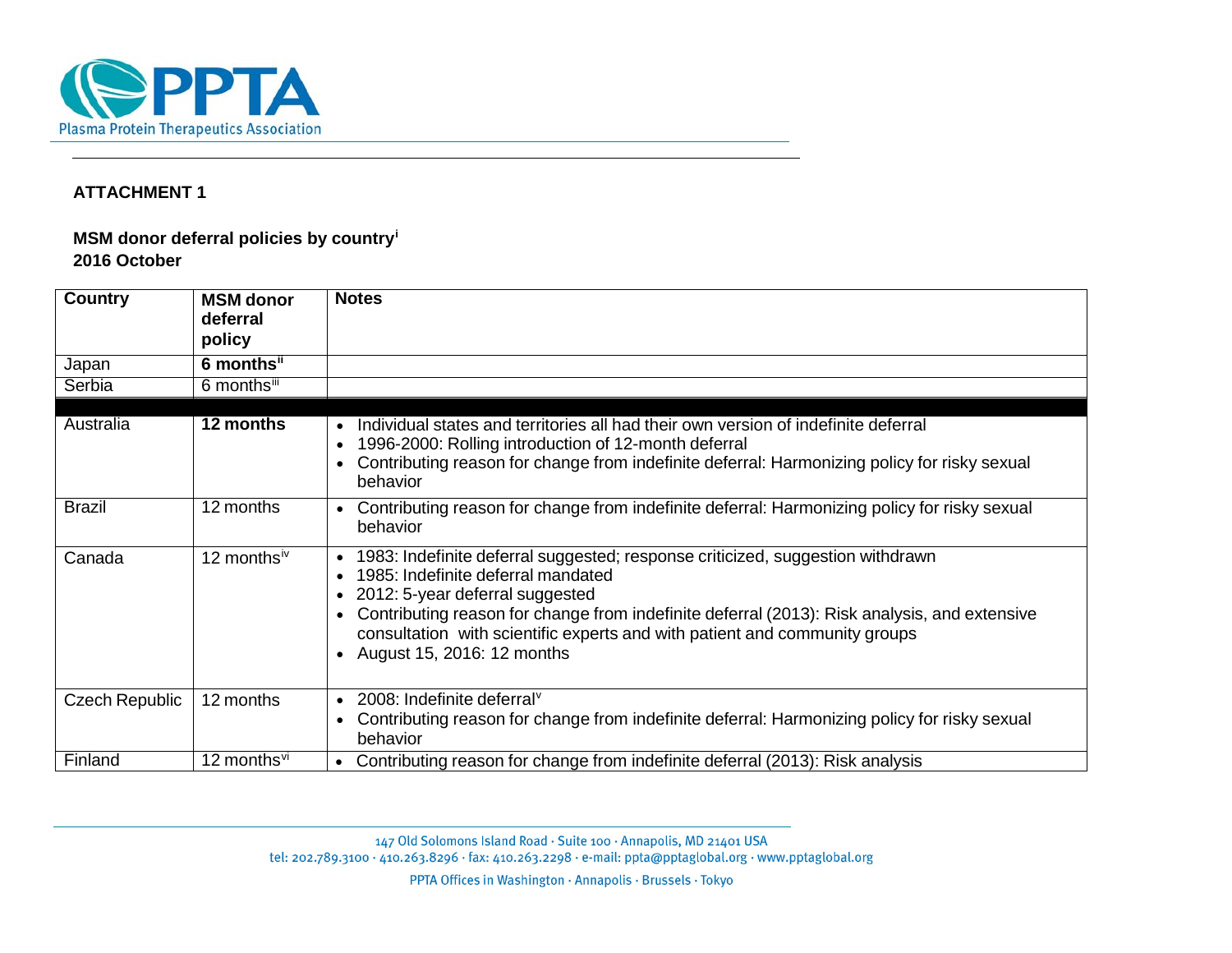| France      | 12 months <sup>vii</sup>  | 1983: Indefinite deferral<br>$\bullet$<br>In 2012, French Minister of Social Affairs and Health, Marisol Touraine, announced that she<br>would like to remove permanent deferral for men and replace it with criterion related to risk<br>practices <sup>viii</sup><br>In April 2015, the Court of Justice of the European Union declared <sup>ix</sup> that the Tribunal<br>administrative de Strasbourg will have to determine whether, in France, in the case of a man<br>who has had sexual relations with another man, there is a high risk of acquiring severe<br>infectious diseases that can be transmitted by blood. For the purposes of that examination,<br>the Tribunal administrative de Strasbourg, will have to take account of the epidemiological<br>situation in France<br>In October 2015, French Minister of Social Affairs and Health, Marisol Touraine, announced<br>change: By spring 2016, men who have sex with men in France will be able to donate blood if<br>they have not had sex with another man for 12 months. Men in France who haven't had sex<br>with another man in the four months before donating -- or who have had only one partner --<br>will be able to donate their plasma via a secure quarantine process starting in the spring, the<br>minister said. If the study demonstrates no additional risk, then donation rules for men who<br>have sex with men will be brought into line with those for the general population, she said <sup>x</sup><br>August 2016: 12 months for blood donation; 4 months for plasma for fractionation <sup>xi</sup> |
|-------------|---------------------------|--------------------------------------------------------------------------------------------------------------------------------------------------------------------------------------------------------------------------------------------------------------------------------------------------------------------------------------------------------------------------------------------------------------------------------------------------------------------------------------------------------------------------------------------------------------------------------------------------------------------------------------------------------------------------------------------------------------------------------------------------------------------------------------------------------------------------------------------------------------------------------------------------------------------------------------------------------------------------------------------------------------------------------------------------------------------------------------------------------------------------------------------------------------------------------------------------------------------------------------------------------------------------------------------------------------------------------------------------------------------------------------------------------------------------------------------------------------------------------------------------------------------------------------------------------------------------------------------------|
| Hungary     | 12 months                 | Contributing reason for change from indefinite deferral: Harmonizing policy for risky sexual<br>behavior                                                                                                                                                                                                                                                                                                                                                                                                                                                                                                                                                                                                                                                                                                                                                                                                                                                                                                                                                                                                                                                                                                                                                                                                                                                                                                                                                                                                                                                                                         |
| Ireland     | 12 months <sup>xii</sup>  | Previous indefinite deferral<br>$\bullet$<br>• 2016: 12 months                                                                                                                                                                                                                                                                                                                                                                                                                                                                                                                                                                                                                                                                                                                                                                                                                                                                                                                                                                                                                                                                                                                                                                                                                                                                                                                                                                                                                                                                                                                                   |
| Netherlands | 12 months <sup>xiii</sup> | Previous indefinite deferral<br>$\bullet$<br>2015: 12 months                                                                                                                                                                                                                                                                                                                                                                                                                                                                                                                                                                                                                                                                                                                                                                                                                                                                                                                                                                                                                                                                                                                                                                                                                                                                                                                                                                                                                                                                                                                                     |
| New Zealand | 12 months <sup>xiv</sup>  | 1998: 10-year deferral<br>$\bullet$<br>Contributing reason for change from 10-year to 5-year deferral (2008): Implemented single<br>sample NAT for HIV, HBV, HCV                                                                                                                                                                                                                                                                                                                                                                                                                                                                                                                                                                                                                                                                                                                                                                                                                                                                                                                                                                                                                                                                                                                                                                                                                                                                                                                                                                                                                                 |
| Slovakia    | 12 months <sup>xv</sup>   |                                                                                                                                                                                                                                                                                                                                                                                                                                                                                                                                                                                                                                                                                                                                                                                                                                                                                                                                                                                                                                                                                                                                                                                                                                                                                                                                                                                                                                                                                                                                                                                                  |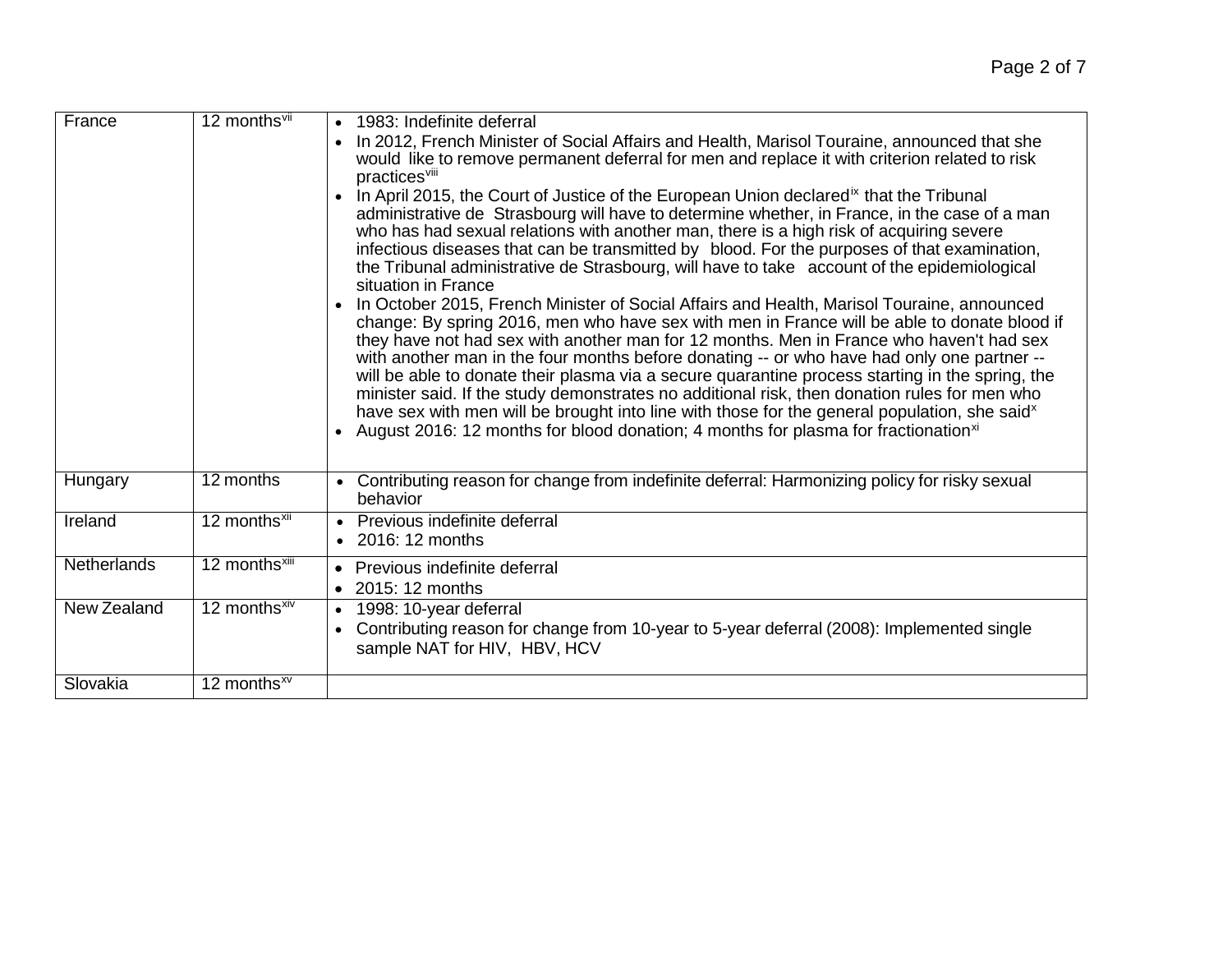| Sweden                                                      | 12 months                  | • 2008: National Board of Health and Welfare proposed that MSM should become eligible to<br>donate blood, but only after 6-month quarantine period after sexual intercourse<br>From March 1, 2010: MSM were supposed to be allowed to donate blood, after 1 year of<br>abstaining from sex, but blood banks rejected law, causing law to be delayed<br>Law was finally adopted and allows gay man to donate blood if he did not have any sexual<br>contact in past 12 months with another man; however, corresponding plasma is not allowed to<br>be used for production of pharmaceutical products <sup>xvi</sup><br>Contributing reason for change from indefinite deferral: Harmonizing policy for risky sexual<br>behavior                                                                                                                            |
|-------------------------------------------------------------|----------------------------|-----------------------------------------------------------------------------------------------------------------------------------------------------------------------------------------------------------------------------------------------------------------------------------------------------------------------------------------------------------------------------------------------------------------------------------------------------------------------------------------------------------------------------------------------------------------------------------------------------------------------------------------------------------------------------------------------------------------------------------------------------------------------------------------------------------------------------------------------------------|
| UK (England,<br>Wales,<br>Scotland,<br>Northern<br>Ireland) | 12 months                  | 1985: Indefinite deferral<br>$\bullet$<br>Contributing reason for change from indefinite deferral (September 2011): Harmonizing<br>policy for risky sexual behavior<br>Due to theoretical risk of vCJD transmission posed by UK plasma, plasma is sourced from<br>plasma collection centers in USA, primarily from Life Resources Inc., which is wholly owned by<br>UK Department of Health. xvii<br>Northern Ireland: September 1, 2016: 12 months                                                                                                                                                                                                                                                                                                                                                                                                       |
| <b>USA</b>                                                  | 12 months                  | 1983<br>$\bullet$<br>Draft guidance dated May 2015; comments due July 14: 12 months<br>$\bullet$<br>Final guidance dated December 2015: 12 months (no change from draft)<br>$\bullet$<br>"While a number of countries in addition to Australia have adopted a 12 month deferral policy for<br>MSM, at this time, a number of other countries in Western Europe and the Middle East continue<br>to maintain an indefinite or permanent deferral policy for MSM. To comply with global regulatory<br>requirements on deferral policies, manufacturers of blood and blood components, including<br>Source Plasma, collected in the U.S. and intended for further manufacturing use in other<br>countries, may not be able to implement FDA's recommended 12 month donor deferral policy for<br>MSM and instead may maintain longer deferral periods." (p. 7) |
| Uruguay                                                     | 12 months <sup>xviii</sup> | Female has sex with MSM: no deferral                                                                                                                                                                                                                                                                                                                                                                                                                                                                                                                                                                                                                                                                                                                                                                                                                      |
| Algeria                                                     | <b>Indefinite</b> xix      |                                                                                                                                                                                                                                                                                                                                                                                                                                                                                                                                                                                                                                                                                                                                                                                                                                                           |
| Austria                                                     | Indefinite <sup>xx</sup>   | According to paragraph 5 of the BSV (Blutspendeverordung), people that have constant risk<br>behavior for infection with sexually transmitted diseases, especially HIV and HBV, are<br>permanently deferred <sup>xxi</sup>                                                                                                                                                                                                                                                                                                                                                                                                                                                                                                                                                                                                                                |
| Belgium                                                     | Indefinite <sup>xxii</sup> |                                                                                                                                                                                                                                                                                                                                                                                                                                                                                                                                                                                                                                                                                                                                                                                                                                                           |
| China                                                       | Indefinite xxiii           |                                                                                                                                                                                                                                                                                                                                                                                                                                                                                                                                                                                                                                                                                                                                                                                                                                                           |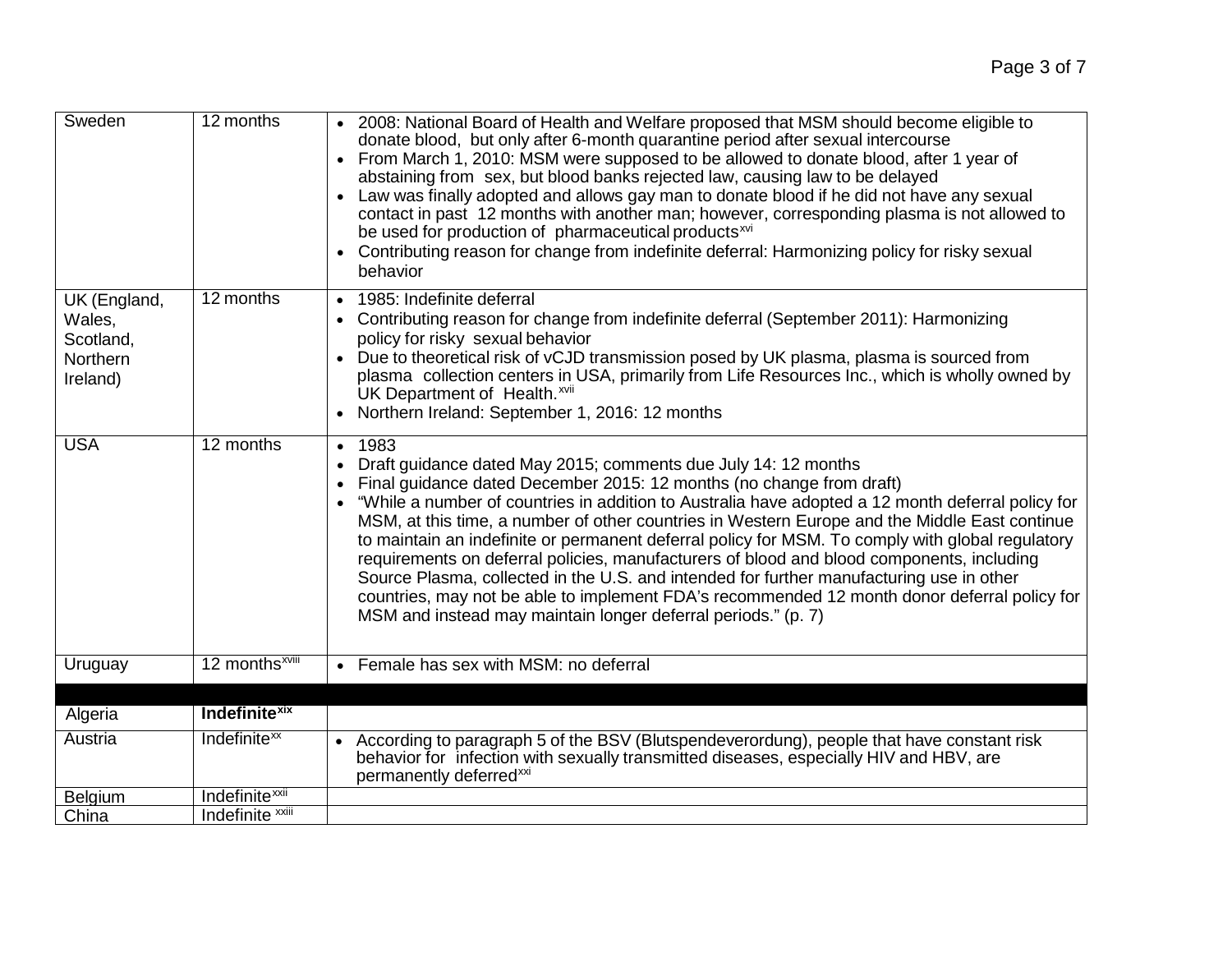| Croatia              | Indefinite <sup>xxiv</sup>              |                                                                                                                               |
|----------------------|-----------------------------------------|-------------------------------------------------------------------------------------------------------------------------------|
| <b>Denmark</b>       | Indefinite                              |                                                                                                                               |
| Estonia              | Indefinite <sup>ll</sup>                |                                                                                                                               |
| <b>French Guinea</b> | Indefinite <sup>11</sup>                |                                                                                                                               |
| Germany              | Indefinite                              | Not only MSM are deferred: Any person whose sexual practices involve clearly increased risk,<br>$\bullet$                     |
|                      |                                         | compared with general population: heterosexual persons with high-risk sexual practices,                                       |
|                      |                                         | sexual intercourse with frequently changing partners, male and female prostitutes xxv                                         |
| Greece               | Indefinite <sup>xxvi</sup>              |                                                                                                                               |
| Greenland            | Indefinite <sup>"</sup>                 |                                                                                                                               |
| Hong Kong            | Indefinite                              |                                                                                                                               |
| Iceland              | Indefinite                              |                                                                                                                               |
| Israel               | Indefinite <sup>xxvii</sup>             | • No restriction if last MSM activity was before 1977                                                                         |
|                      |                                         | • Females who have sex with MSM: no deferral                                                                                  |
| Lebanon              | Indefinite <sup>xxviii</sup>            |                                                                                                                               |
| Lithuania            | Indefinite <sup>xxix</sup>              |                                                                                                                               |
| Malaysia             | Indefinite <sup>xxx</sup>               |                                                                                                                               |
| Malta                | Indefinite <sup>xxxi</sup>              |                                                                                                                               |
| Norway               | Indefinite                              |                                                                                                                               |
| Paraguay             | Indefinite <sup>"</sup>                 |                                                                                                                               |
| Philippines          | Indefinite                              |                                                                                                                               |
| Slovenia             | Indefinite                              |                                                                                                                               |
| Switzerland          | Indefinite                              |                                                                                                                               |
| Turkey               | Indefinite <sup>xxxii</sup>             |                                                                                                                               |
| Ukraine              | Indefinite <sup>xxxiii</sup>            | Currently an indefinite deferral; potential change to no deferral or no specific policy in 2017 <sup>xxxiv</sup><br>$\bullet$ |
| Venezuela            | Indefinite <sup>xxxv</sup>              | Females who have sex with MSM: no deferral<br>$\bullet$                                                                       |
|                      |                                         |                                                                                                                               |
| Argentina            | No specific                             | Changed from 12 months                                                                                                        |
|                      | policyxxxvi                             | Assessment of risky sexual behavior, regardless of orientation (2015)<br>$\bullet$                                            |
| <b>Bhutan</b>        | No specific<br>policy <sup>xxxvii</sup> |                                                                                                                               |
| <b>Bulgaria</b>      | No specific                             |                                                                                                                               |
|                      | policy                                  |                                                                                                                               |
| Chile                | No specific                             | • Assessment of risky sexual behavior, regardless of orientation (2013)                                                       |
|                      | policy <sup>xxxviii</sup>               |                                                                                                                               |
| Columbia             | No specific                             |                                                                                                                               |
|                      | policy <sup>xxxix</sup>                 |                                                                                                                               |
|                      |                                         |                                                                                                                               |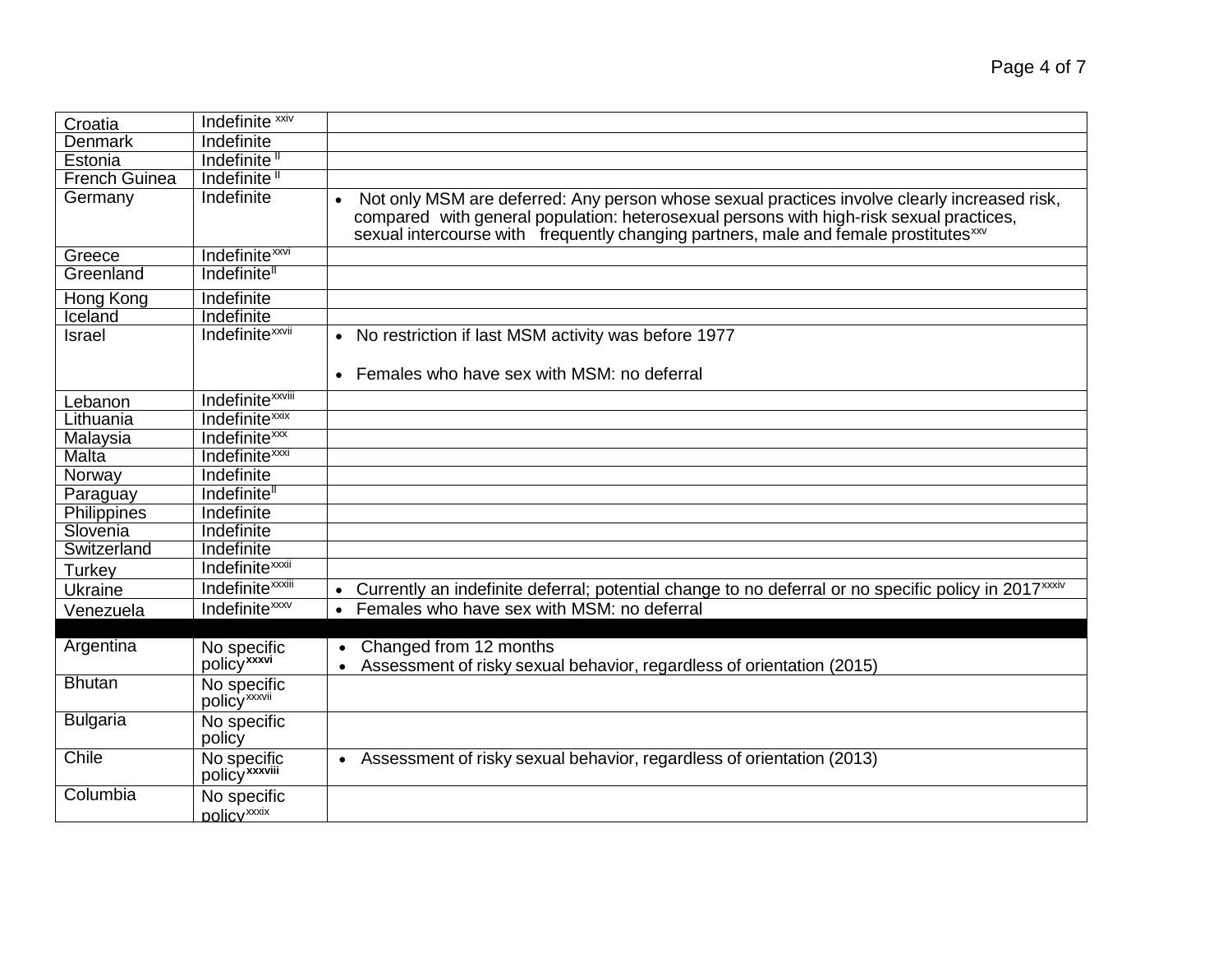| <b>Costa Rica</b> | No specific             |                                                                                    |
|-------------------|-------------------------|------------------------------------------------------------------------------------|
|                   | policy <sup>xl</sup>    |                                                                                    |
| Italy             | No specific             | • Assessment of risky sexual behavior, regardless of orientation                   |
|                   | policy                  |                                                                                    |
| Latvia            | No specific             |                                                                                    |
|                   | policy <sup>xli</sup>   |                                                                                    |
| Mexico            | No specific             | Changed from indefinite deferral                                                   |
|                   | policy <sup>xlii</sup>  | Assessment of risky sexual behavior, regardless of orientation (2012)              |
| Peru              | No specific             |                                                                                    |
|                   | policy <sup>xliii</sup> |                                                                                    |
| Poland            | No specific             | • Assessment of risky sexual behavior, regardless of orientation                   |
|                   | policy                  |                                                                                    |
| Portugal          | No specific             | • Assessment of risky sexual behavior, regardless of orientation (2010)            |
|                   | policy <sup>xliv</sup>  |                                                                                    |
| Russia            | No specific             | • Assessment of risky sexual behavior, regardless of orientation                   |
|                   | policy                  |                                                                                    |
| San Marino        | No specific             |                                                                                    |
|                   | policy                  |                                                                                    |
| Singapore         | No specific             |                                                                                    |
|                   | policy <sup>xlv</sup>   |                                                                                    |
| South Africa      | No specific             | 2001: 5-year deferral instituted by new national blood service                     |
|                   | policy <sup>xlvi</sup>  | 2006: 6-month deferral instituted                                                  |
|                   |                         | Assessment of risky sexual behavior, regardless of orientation (2014)<br>$\bullet$ |
| South Korea       | No specific             |                                                                                    |
|                   | policy                  |                                                                                    |
| Spain             | No specific             | • Assessment of risky sexual behavior, regardless of orientation                   |
|                   | policy                  |                                                                                    |
| Thailand          | No specific             | • Assessment of risky sexual behavior, regardless of orientation                   |
|                   | policy <sup>xlvii</sup> |                                                                                    |
|                   |                         |                                                                                    |

**References**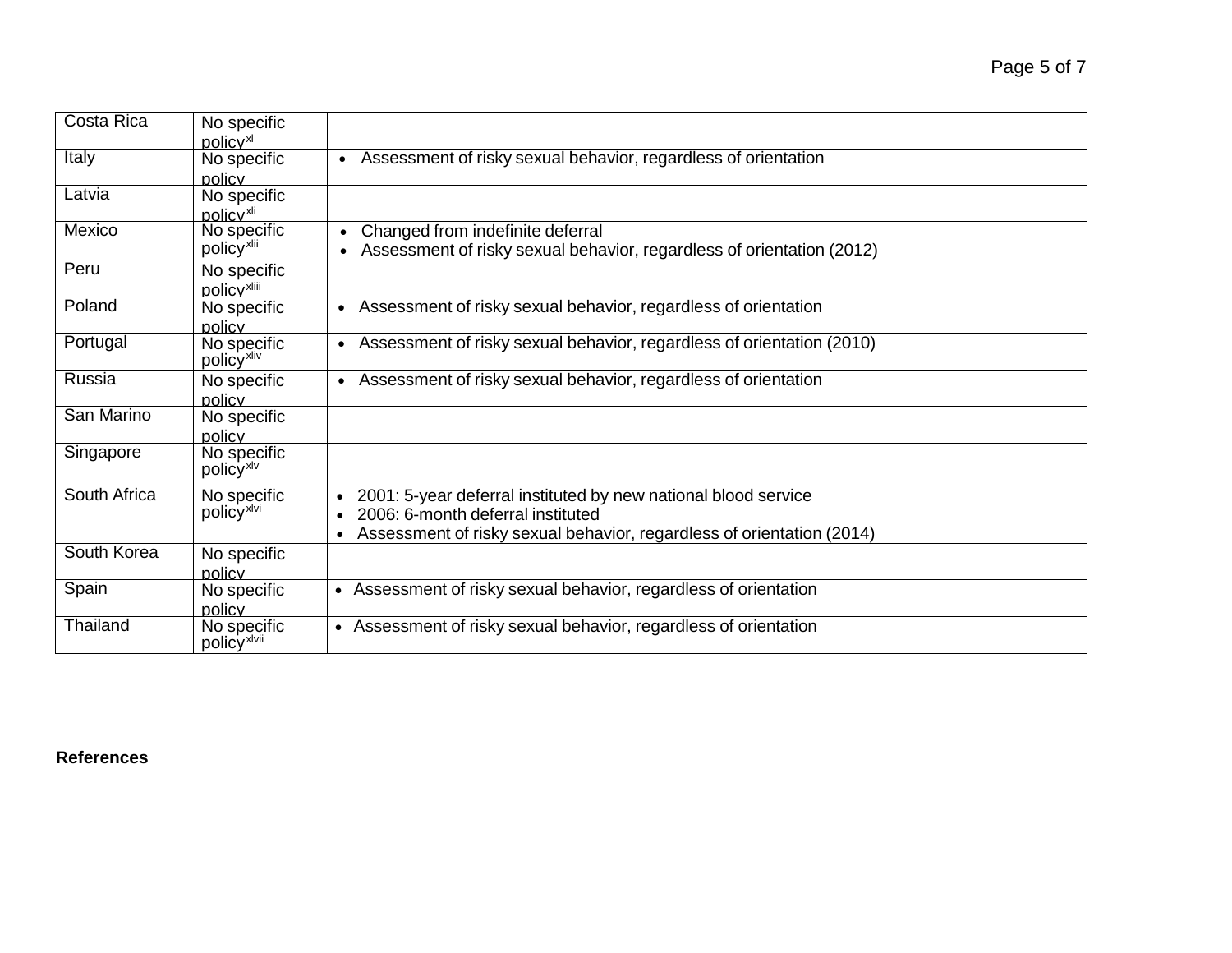<sup>i</sup> Wilson K, Atkinson K, Keelan J. Three decades of MSM donor deferral policies. What have we learned? Int J Infect Dis. 2014 Jan;18:1-3. doi: 10.1016/j.ijid.2013.09.016 (unless otherwise noted)

<span id="page-9-5"></span><span id="page-9-4"></span><span id="page-9-3"></span><span id="page-9-2"></span><span id="page-9-1"></span><span id="page-9-0"></span> $\overline{\phantom{a}}$ 

xiv Impact of a 5-year deferral from blood donation for men who have sex with men. Sheila F. O'Brien, 1, 2 Lori Osmond, 1 Wenli Fan, 1 Qi-Long Yi, 1, 2 and Mindy Goldman. doi:10.1111/trf.13445. VC 2015 AABB. TRANSFUSION 2015;00;00–00

xv <http://www.ntssr.sk/o-darovani-krvi/dotaznik-darcu-krvi> Slovak National Transfusion Service. English version available, updated May 2016

xvi The Swedish National Board of Health and Welfare (Socialstyrelsen)

xvii Advisory Committee on the Safety of Blood, Tissues and Organs (SaBTO)

xviii <http://www.elobservador.com.uy/analizan-cambiar-norma-que-impide-donar-sangre-gays-n939170> accessed Oct. 19, 2016 [Spanish] xix GMHC 2012<http://pag.aids2012.org/EPosterHandler.axd?aid=16643>

xx The word 'indefinite' is used here to include both permanent and indefinite deferrals.

xxi Blutspendeverordnug (Blood Donation Decree)

xxii Avis du CSH relatif à la sécurisation maximale de la collecte et de la transfusion sanguine (CSH 8094) (Validé par le Collège Transitoire en date du 18.02.2005) (Opinion of CSH on the maximum security of the collection and Blood Transfusion (HSC 8094) (Validated by the Transitional College dated 18.02.2005)) [French]

xxiii Yang Y. China says lesbians may donate blood, but not gay men. Latitude News. [http://www.latitudenews.com/story/china-says-lesbians-may](http://www.latitudenews.com/story/china-says-lesbians-may-donate-blood-but-not-gay-men/)[donate-blood-but-not-gay-men/](http://www.latitudenews.com/story/china-says-lesbians-may-donate-blood-but-not-gay-men/) accessed Oct. 19, 2016

xxiv PRAVILNIK O KRVI I KRVNIM SASTOJCIMA (ORDINANCE The blood and blood components) [Croatian]

xxv Richtlinien zur Gewinnung von Blut und Blutbestandteilen und zur Anwendung von Blutprodukten (Hämotherapie) - Erläuterungen zum Blutspende-Ausschluss von Männern, die Sexualverkehr mit Männern haben (Guidelines for collection of blood and blood components and the use of blood products (hemotherapy) – Annotation on deferral of MSM)

xxvi [http://www.hsbt.gr/hsbt/epilogi\\_aimodoton.pdf](http://www.hsbt.gr/hsbt/epilogi_aimodoton.pdf) [Greek]

Page 6 of 7

ii GMHC 2012, [http://www.jrc.or.jp/activity/blood/news/131213\\_001189.html](http://www.jrc.or.jp/activity/blood/news/131213_001189.html)

iii [http://www.nbti.org.rs/upload/document/upitnik\\_ii\\_strana.pdf](http://www.nbti.org.rs/upload/document/upitnik_ii_strana.pdf) Blood Transfusion Institute of Serbia Donor Questionnaire accessed Oct. 19, 2016

iv <https://www.blood.ca/en/media/blood-donation-waiting-period-men-who-have-sex-men-reduced-one-year> accessed Oct. 19, 2016

<sup>v</sup> Decree of Ministry of Health of 15 April 2008 – Decree No. 143/ 2008 Coll., Article 1 of Part B of Annex 3

vi Finnish Red Cross Blood Service. Ban on donation of blood imposed following male-to-male sexual contact to become temporary. December 13, 2013. [https://web.archive.org/web/20140706060106/http://www.veripalvelu.fi/news/2728](https://web.archive.org/web/20140706060106/http:/www.veripalvelu.fi/news/2728) accessed Oct. 19, 2016

vii <http://www.cnn.com/2015/11/04/europe/france-gay-blood-donors/index.html> accessed Oct. 19, 2016

viii Decree of January 12, 2009, defines selection criteria for blood donor

ix

<http://curia.europa.eu/juris/document/document.jsf?text=&docid=164021&pageIndex=0&doclang=EN&mode=req&dir=&occ=first&part=1&cid=348629> accessed Oct. 19, 2016

<sup>x</sup> <http://www.cnn.com/2015/11/04/europe/france-gay-blood-donors/index.html> accessed Oct. 19, 2106

xi <http://www.france24.com/en/20160711-france-gay-men-30-year-ban-donate-blood-lgbt-rights-equality> accessed Oct. 19, 2016

xii <http://www.thejournal.ie/lifetime-ban-donating-blood-deferral-process-2847751-Jun2016/> accessed Oct. 19, 2016

xiii Williams J. Netherlands ends liftime [*sic*] blood ban on gay and bisexual men. October 29, 2015. [https://www.pinknews.co.uk/2015/10/29/holland](https://www.pinknews.co.uk/2015/10/29/holland-ends-liftime-blood-ban-on-gay-and-bisexual-men/)[ends-liftime-blood-ban-on-gay-and-bisexual-men/](https://www.pinknews.co.uk/2015/10/29/holland-ends-liftime-blood-ban-on-gay-and-bisexual-men/) accessed Oct. 19, 2016